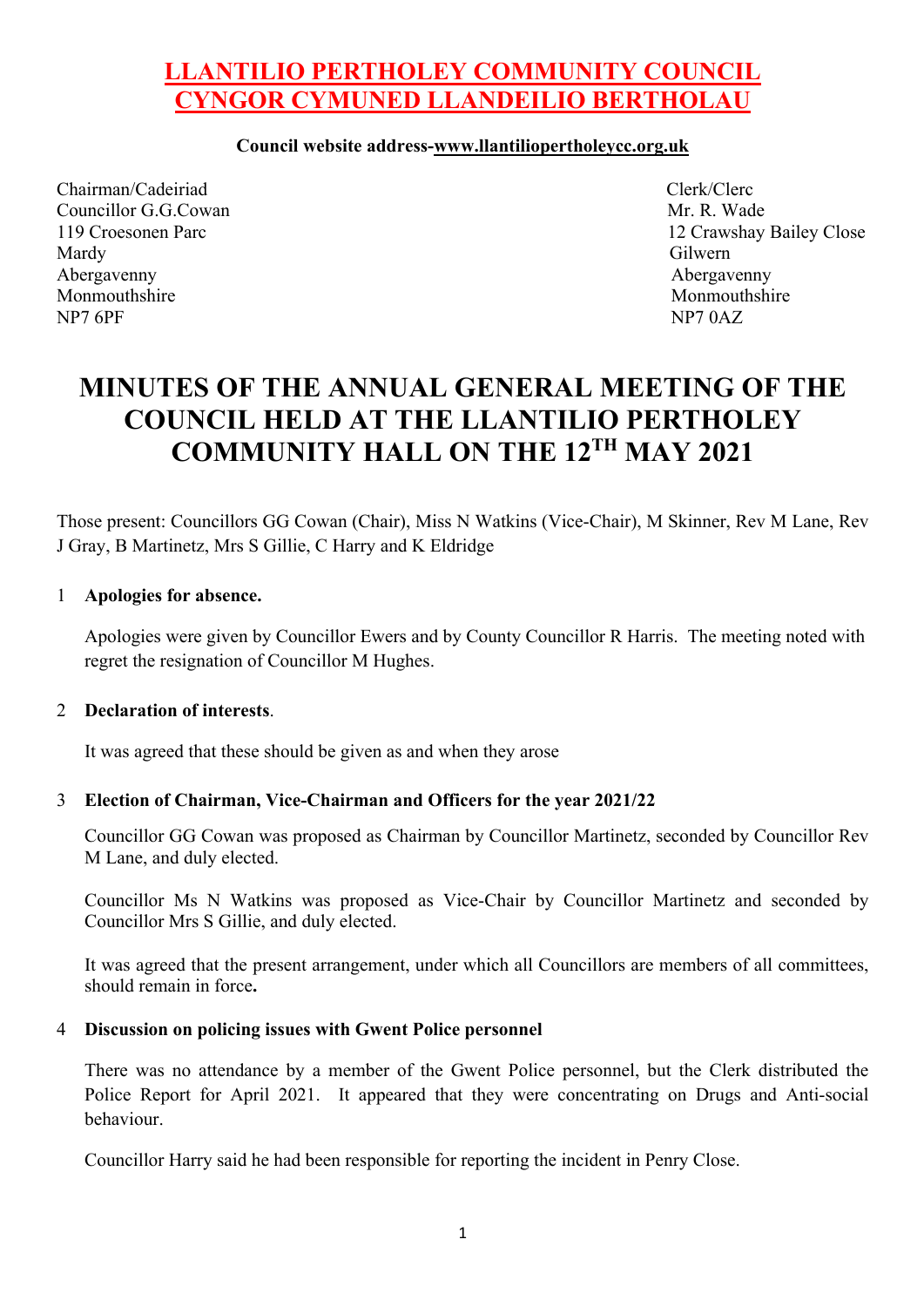In relation to the damage to the fence around the football ground, for which children had been responsible, both Councillor Harry and Councillor Skinner reported that this had been repaired. Councillor Cowan said that CCTV from the Community Hall was on offer if the club wanted to see it in the event of further incidents of the same kind.

Councillor Mrs S Gillie said that she was concerned that there now appeared to be no police station in Abergavenny at all, although Councillor Ms N Watkins said that the town had been promised a new station.

The Clerk said he had been promised that a Police representative would attend the next meeting.

## 5 **To receive the Monthly update reports from County Councillors**

County Councillor Rev M Lane said that the County Council had its AGM the following day. There was little to report save that he had been assured by Mark Hand, Head of Highways, that Hereford Road was on the programme for resurfacing during the financial year 2021/22, and would be batched with the 20 mph pilot for Abergavenny Town. There would be a 40 mph speed limit from Triley Bridge, coming down to 20 mph where the current 30 mph limit began. Regrettably, he did not have any reassurances regarding a weight restriction. County Councillor Rev M Lane said that he himself had spoken to the management at Pontrilas, and the number of heavy lorries had initially decreased slightly, but had returned to the same level more recently. Councillor Harry asked about the black box which had appeared on a lamp-post opposite Willow Court. He presumed that it was to monitor speed on the Hereford Road, but it was not clear from which direction.

## 6 **To approve the Minutes of the meeting held on the 21st April 2021**

The Minutes were approved

## 7 **To consider Matters arising from the Minutes of the meeting held on the 21st April 2021**

Page 2 – The Clerk read out the response he had received from Mark Hand regarding the issue of parking on pavements. Essentially, this remained a matter for the police unless the vehicle was parked over double yellow lines. Mr Hand had asked to be notified about specific streets where this was a frequent issue, and he would ask civil enforcement officers to patrol those hotspots. It appears that the Welsh Government is considering making pavement parking illegal by default.

Page  $3 - (b)$  – The Clerk said there had been no satisfactory response to the advertisement for a Caretaker and Cleaner in the *Abergavenny Chronicle*. Councillor Ms N Watkins said she would be putting something onto the mass media, in hope of a more vigorous response. It was agreed that that was the medium of choice for many people, and might be more likely to produce a result. Councillor Harry said he would put it on the Willow Court neighbourhood site. It was agreed that the Council should at least consider the possibility of having two people rather than one. Councillor Ms N Watkins said that people she had spoken to had shied away once they realised the extent of the cleaning that was required. Councillor Cowan said that, whoever took either job, it was best dealt with by persons living locally.

Page  $3 - (e)$  – The Clerk reported that it had been agreed with Jane Lee, Clerk of Abergavenny Town, that they would make a joint approach to Monmouthshire County Council and then to Welsh Government regarding the issue of travel to and from Cardiff.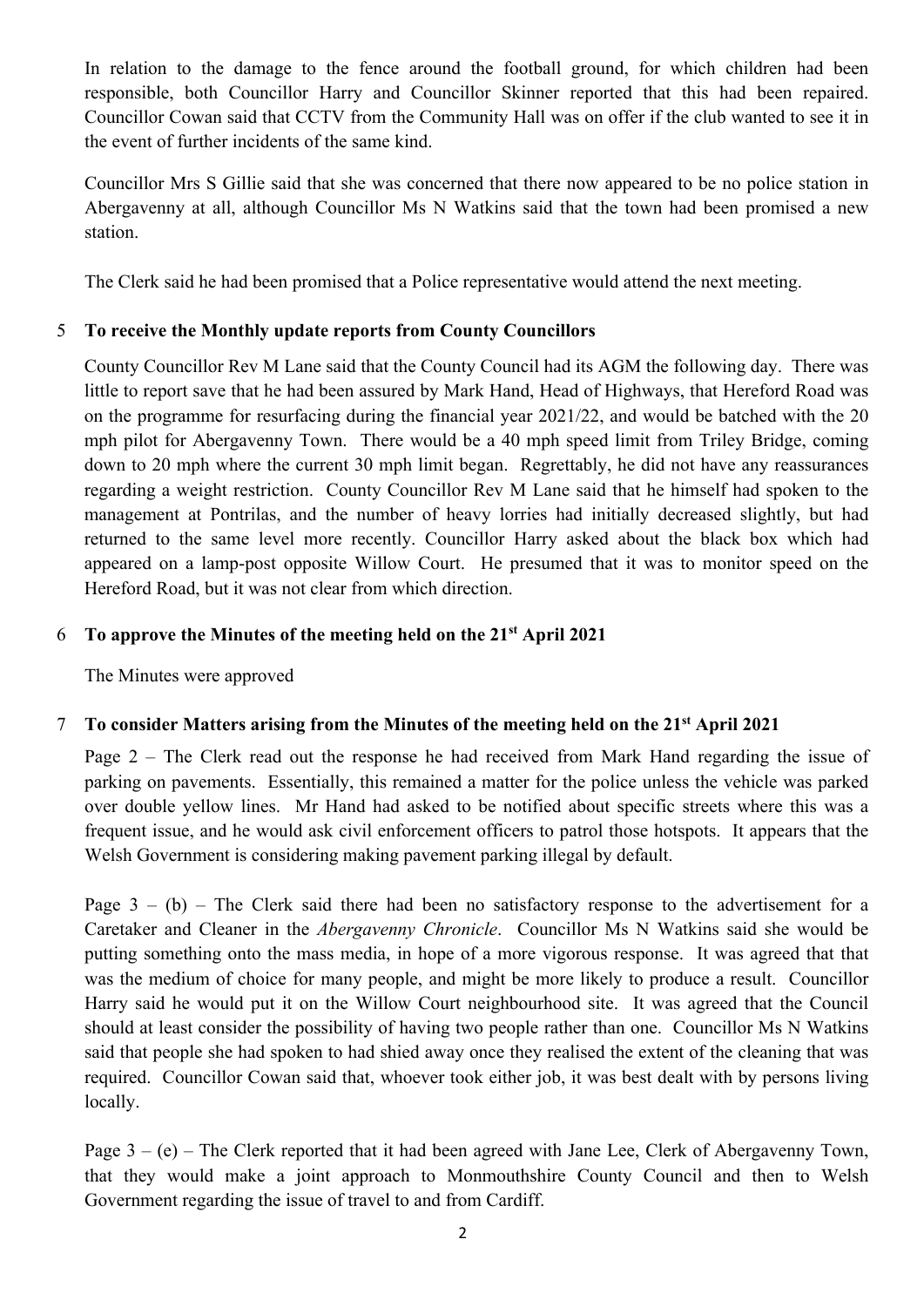Page 4 (f) – The Clerk reported that the issue of markings on the Car Park had been referred to Nigel Leaworthy, who said he had referred this to Highways. So far, there had been no response, and he had e-mailed Nigel to ask him to jog somebody's elbow, and would continue to monitor the situation.

Page  $5 - 9$  – The Clerk said that his understanding from the previous year was clearly incorrect, and the Council was not entitled to exemption from Council Tax for 2020/1.

Page  $6 - 15(a)$  – The Clerk said he had investigated the cost of a new printer. The one recommended by Vision was more expensive than others, at  $£232.50 + VAT$ , but they said that the ink supply built into the machine would last for up to three years. Since ink cartridges were currently costing anything up to £30 per month, arguably this printer would effectively start paying for itself in eight or nine months. The Council agreed that the Clerk should purchase this printer.

#### 8 **To consider correspondence received.**

- (a) The Clerk reported on an e-mail from Monmouthshire County Council regarding the proposed removal of public payphones. The Council had made representations about this in the past in relation to areas where people did not tend to have mobile phones or the signal was weak – for example, Bryn-y-Gwenin. Councillor Rev J Gray said that the boxes themselves were often left *in situ* to act as libraries or to house defibrillators.
- (b) A letter from a Mr R Smith was read out, being a complaint concerning the conduct of one of the Councillors. It was agreed that the letter should be disclosed to the Councillor concerned to give him an opportunity to consider his response.

## 9 **To consider planning matters.**

(a) DM/2021/00316 - 3 Gwent Road – Applicants unknown – single storey extension. The Council agreed that more information should be sought before that application was considered.

#### 10 **To consider the payment of Accounts**

The following payments were agreed: Clerk's salary £1215.28

HMRC £243.05 Gas £106.77 Admin £ 58.39 Merlin £580.00 Wixi  $£151.20$  (Web-site) Monmouthshire CC Council Tax 2020/1 £1,578.25

#### 11 **To consider the Financial Statement**

The Clerk distributed the Statement for the end of April 2021.